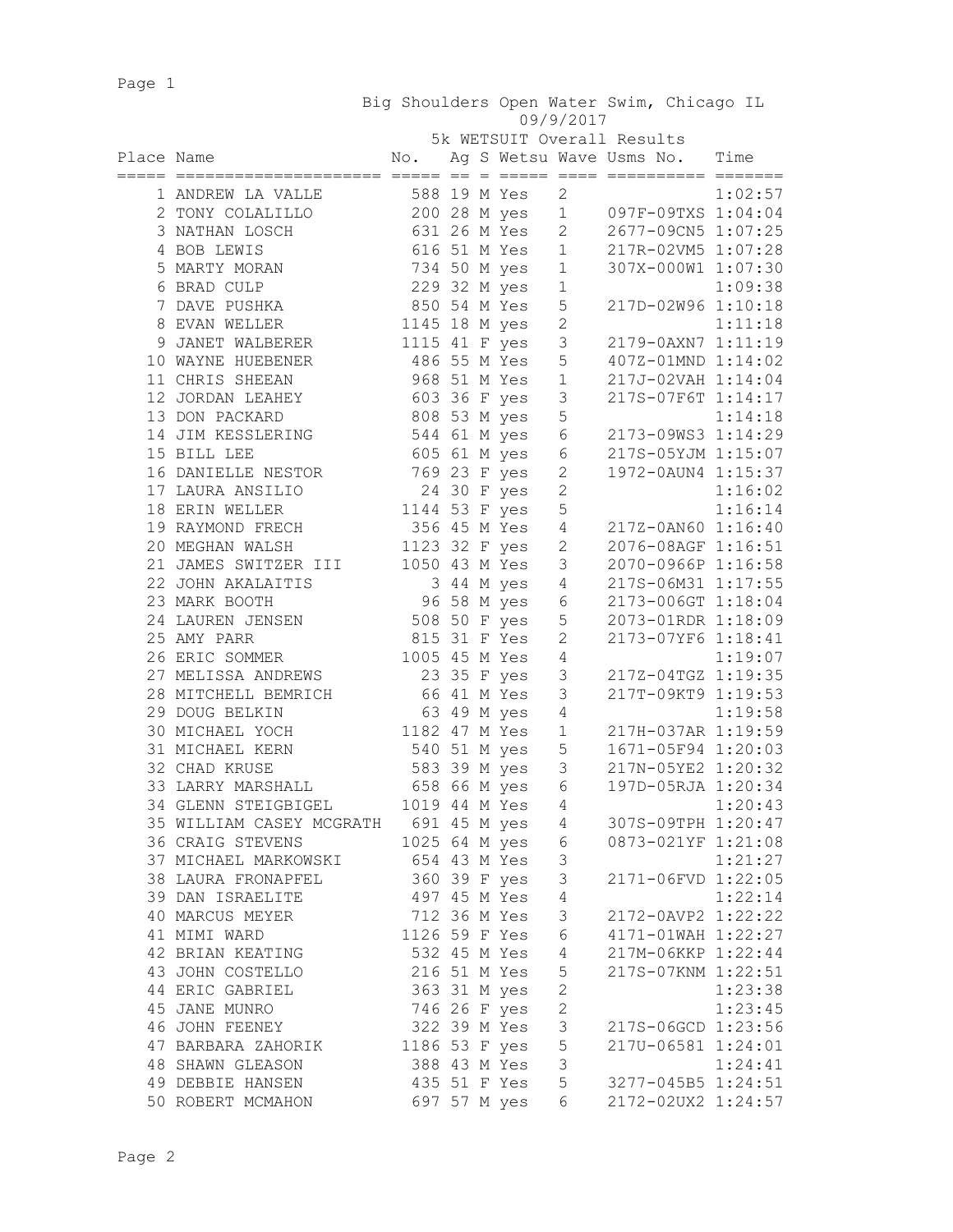## Big Shoulders Open Water Swim, Chicago IL 09/9/2017

|            | 5k WETSUIT Overall Results         |               |  |  |                |                                |                                   |         |  |
|------------|------------------------------------|---------------|--|--|----------------|--------------------------------|-----------------------------------|---------|--|
| Place Name |                                    |               |  |  |                |                                | No. Ag S Wetsu Wave Usms No. Time |         |  |
|            |                                    |               |  |  |                |                                |                                   |         |  |
|            | 51 LAUREN RUTH                     |               |  |  | 913 31 F Yes   | $2 \left( \frac{1}{2} \right)$ | 2673-08EY6 1:25:29                |         |  |
|            | 52 DANA KIRK                       |               |  |  | 557 40 M yes 3 |                                | 197R-029RW 1:25:34                |         |  |
|            | 53 JAY CROTHERS                    |               |  |  | 227 33 F Yes   | $\overline{c}$                 |                                   | 1:25:55 |  |
|            | 54 MEGAN SHUSTER                   |               |  |  | 977 41 F Yes   | $\mathcal{S}$                  | 217M-0A34S 1:26:18                |         |  |
|            | 55 MACY FOREE                      |               |  |  | 348 46 M Yes   | $\overline{4}$                 | 417T-084XH 1:26:31                |         |  |
|            | 56 MICHELLE MILNE                  | 724 50 F Yes  |  |  |                | 5                              | 217S-06ZNS 1:26:47                |         |  |
|            | 57 CHRIS JOYCE                     | 520 58 M Yes  |  |  |                | 6                              |                                   | 1:27:06 |  |
|            | 58 DAVE STUMPF                     | 1040 45 M Yes |  |  |                | 4                              |                                   | 1:27:09 |  |
|            | 59 CHARLES BICKERS                 |               |  |  | 73 50 M Yes    | 5                              | 217K-09PY0 1:27:21                |         |  |
|            | 60 ERIC SOMMER SOMMER              | 1006 47 F Yes |  |  |                | 4                              |                                   | 1:27:36 |  |
|            | 61 LISA LAMMERS                    | 592 46 F yes  |  |  |                | 4                              |                                   | 1:27:43 |  |
|            | 62 KEITH KEARNEY                   | 531 49 M Yes  |  |  |                | $\overline{4}$                 | 187P-01PGV 1:27:54                |         |  |
|            | 63 ALBERT LA VALLE                 | 586 49 M Yes  |  |  |                | 4                              |                                   | 1:28:13 |  |
|            | 64 RICHARD KASEMSARN               | 527 47 M Yes  |  |  |                | 4                              | 217S-09YZ4 1:28:29                |         |  |
|            | 65 MATT MEYER                      |               |  |  | 713 29 M Yes   | 2                              | 217F-0AVNZ 1:28:50                |         |  |
|            | 66 MARK ROYKO                      |               |  |  | 906 53 M yes   | 5                              | 217K-02UYN 1:29:00                |         |  |
|            | 67 SARAH ANDERSON                  |               |  |  | 20 49 M yes    | $\sqrt{4}$                     |                                   | 1:29:03 |  |
|            | 68 KATIE DUMFORD                   | 294 47 F yes  |  |  |                | $\sqrt{4}$                     |                                   | 1:29:36 |  |
|            | 69 LISA PICEK                      | 832 38 F Yes  |  |  |                | $\mathcal{S}$                  | 167G-02AGH 1:29:39                |         |  |
|            | 70 MARTHA HUIZENGA                 | 489 50 F Yes  |  |  |                | 5                              | 107S-0369F 1:29:40                |         |  |
|            | 71 ANTON STRAUGHAN 1032 52 M Yes   |               |  |  |                | 5                              |                                   | 1:29:53 |  |
|            | 72 COURTNEY GREENING 407 34 F Yes  |               |  |  |                | $\overline{c}$                 | 197S-029XJ 1:29:59                |         |  |
|            | 73 CARY SEVERT                     | 962 47 M Yes  |  |  |                | 4                              | 267R-05WZK 1:30:00                |         |  |
|            | 74 MARIE ZAHORIK                   | 1187 21 F yes |  |  |                | $\mathbf 2$                    |                                   | 1:30:13 |  |
|            | 75 DANIEL GANS                     | 368 51 M Yes  |  |  |                | 5                              | 217D-0A5D9 1:30:20                |         |  |
|            | 76 KATIE GLASS                     | 387 33 F yes  |  |  |                | $\sqrt{2}$                     | 2170-05F8A 1:30:22                |         |  |
|            | 77 HALEY ALLISON                   | 10 35 F Yes   |  |  |                | $\mathsf 3$                    |                                   | 1:30:32 |  |
|            | 78 JOE MAREK                       | 652 31 M Yes  |  |  |                | $\overline{c}$                 |                                   | 1:31:30 |  |
|            | 79 GRANT SUTTON                    | 1046 42 M yes |  |  |                | $\mathcal{S}$                  | 217Z-091GB 1:31:48                |         |  |
|            | 80 KATIE AKSAMIT                   |               |  |  | 4 40 F yes     | $\mathsf 3$                    | 2170-06EWE 1:31:55                |         |  |
|            | 81 HENRY SCHNEIDERMAN 940 51 M Yes |               |  |  |                | 5                              | 1173-069AW 1:32:00                |         |  |
|            | 82 JOE OBRINGER                    | 785 34 M yes  |  |  |                | $\mathbf{2}$                   |                                   | 1:32:04 |  |
|            | 83 HOWARD WEDREN 1132 48 M yes     |               |  |  |                | 4                              |                                   | 1:32:09 |  |
|            | 84 JOSHUA WRIGHT-HUYNH             | 1174 29 M yes |  |  |                | $\overline{c}$                 | 2171-09WXP 1:32:16                |         |  |
|            | 85 MICHAEL WARNER                  | 1128 51 M Yes |  |  |                | 5                              |                                   | 1:32:23 |  |
|            | 86 MONT WICKHAM                    | 1155 57 M Yes |  |  |                | 6                              | 217C-061ZV 1:33:03                |         |  |
|            | 87 KIRSTEN TRANSUE                 | 1073 48 F yes |  |  |                | $\sqrt{4}$                     |                                   | 1:33:12 |  |
|            | 88 PAUL SARRAN                     |               |  |  | 924 34 M Yes   | $\sqrt{2}$                     |                                   | 1:33:25 |  |
|            | 89 NICK PAULSON                    |               |  |  | 819 37 M Yes   | 3                              |                                   | 1:33:25 |  |
|            | 90 LLOY JOHNSTON                   |               |  |  | 517 45 F Yes   | $\sqrt{4}$                     |                                   | 1:33:26 |  |
|            | 91 ELLEN HARTMAN                   | 443 34 F Yes  |  |  |                | $\overline{c}$                 |                                   | 1:33:44 |  |
|            | 92 KYLE SUDDARTH                   | 1042 34 M yes |  |  |                | $\overline{c}$                 | 147T-076MV 1:34:37                |         |  |
|            | 93 DAVID JACOBSEN                  | 502 58 M Yes  |  |  |                | $\epsilon$                     | 2173-060FJ 1:34:44                |         |  |
|            | 94 NICHOLAS SOLOMON                | 1002 60 M Yes |  |  |                | $\epsilon$                     | 217Y-09PB4 1:34:58                |         |  |
|            | 95 KELLI NIELSON                   | 777 42 F yes  |  |  |                | $\mathsf 3$                    | 167A-0A4DE 1:35:16                |         |  |
|            | 96 JOHN MITCHELL                   |               |  |  | 727 58 M Yes   | 5                              | 2175-02UHS 1:35:24                |         |  |
|            | 97 GREG HAMMOND                    |               |  |  | 432 31 M Yes   | $\overline{c}$                 |                                   | 1:35:44 |  |
|            | 98 ERIC SCHEINER                   | 931 48 M Yes  |  |  |                | $\overline{4}$                 |                                   | 1:36:41 |  |
|            | 99 ELIZABETH GOLDEN                |               |  |  | 392 37 F Yes   | $\mathsf 3$                    |                                   |         |  |
|            |                                    |               |  |  |                |                                |                                   | 1:37:17 |  |
|            | 100 KEVIN DOYLE                    |               |  |  | 287 50 M Yes   | 5                              | 217S-08111 1:37:44                |         |  |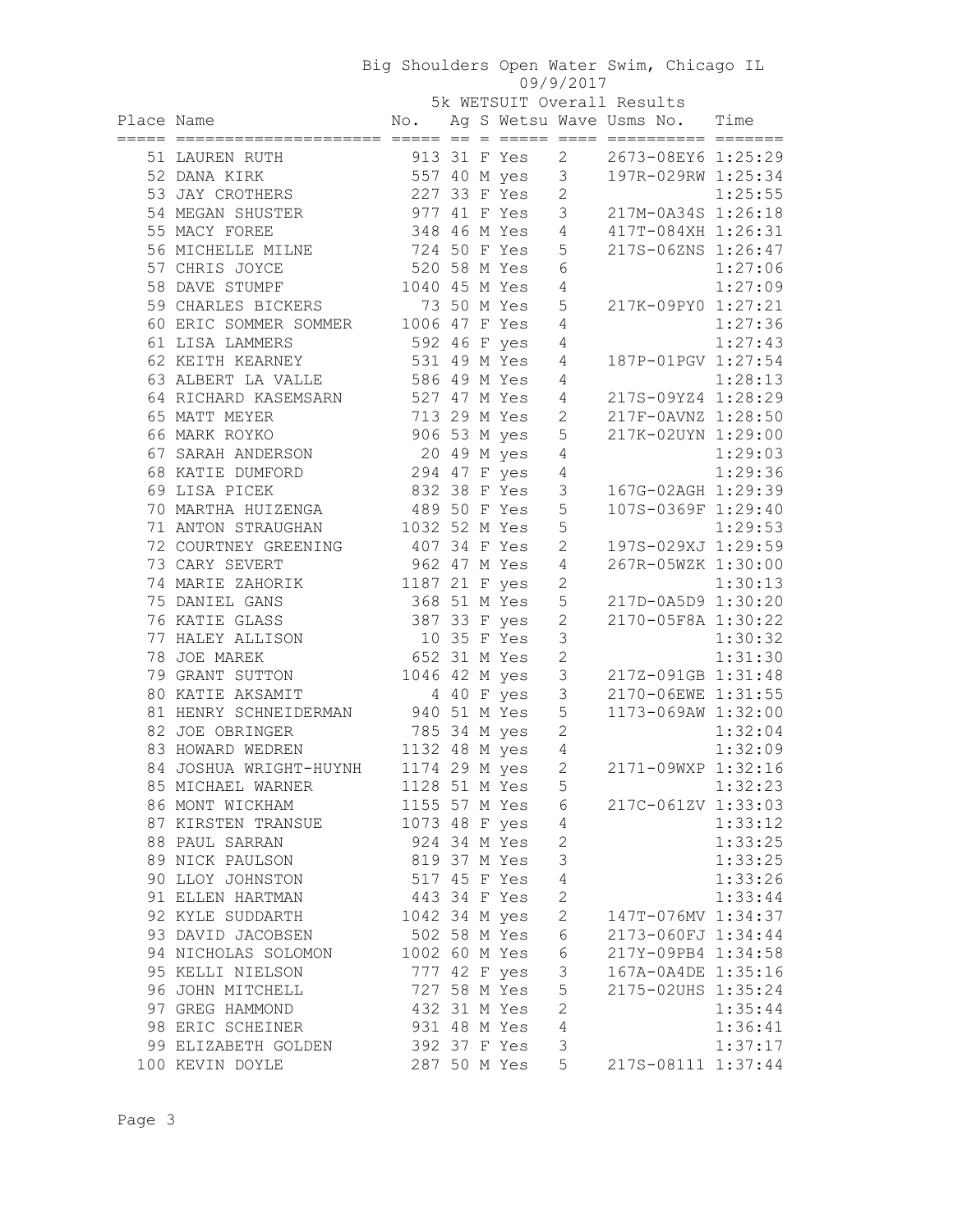## Big Shoulders Open Water Swim, Chicago IL 09/9/2017

5k WETSUIT Overall Results

| Place Name | No. Ag S Wetsu Wave Usms No. Time                                                                                        |  |                |                         |  |                                                        |
|------------|--------------------------------------------------------------------------------------------------------------------------|--|----------------|-------------------------|--|--------------------------------------------------------|
|            | 101 NICK KESSLERING 545 65 M Yes 6 147S-00BZU 1:38:15                                                                    |  |                |                         |  |                                                        |
|            |                                                                                                                          |  |                |                         |  |                                                        |
|            | 102 DAN RODRIGUES 892 38 M Yes 3 1:39:02<br>103 JENNIFER TUCK 1079 45 F yes 4 1679-02HZV 1:39:07                         |  |                |                         |  |                                                        |
|            | 104 MAUREEN GELIN RODRIGU 379 48 F Yes 4                                                                                 |  |                |                         |  | 1:39:18                                                |
|            | 105 CASSANDRA HOFMAN 471 35 F Yes                                                                                        |  |                | 3                       |  | 1:39:28                                                |
|            | 106 ELIZABETH CHOMINSKI 180 36 F Yes 3                                                                                   |  |                |                         |  | 217M-0AADC 1:39:31                                     |
|            |                                                                                                                          |  |                |                         |  | 1:39:32                                                |
|            |                                                                                                                          |  |                |                         |  | 1:40:08                                                |
|            | 107 JULIE DUNN 297 49 F Yes 4<br>108 NANCY FRECH 355 44 F Yes 4<br>109 LAURIE TANIMURA 1058 65 F yes 6                   |  |                |                         |  | 2172-02UEJ 1:40:10                                     |
|            | 110 PETER VANDER VELDE 1093 47 M Yes 4                                                                                   |  |                |                         |  | 2170-09EDN 1:41:24                                     |
|            | 995 41 F Yes<br>111 ELIZABETH SLOAN                                                                                      |  |                | $\mathcal{S}$           |  | 157T-0442W 1:41:33                                     |
|            | 112 JAMES MURPHY 748 54 M Yes<br>113 TARA REABURN 862 45 F Yes                                                           |  |                | 5                       |  | 1:41:40                                                |
|            |                                                                                                                          |  |                | 4                       |  | 337V-09FRK 1:41:48                                     |
|            | 114 HECTOR BUSTAMANTE 145 47 M Yes                                                                                       |  |                | $\overline{4}$          |  | 1:41:50                                                |
|            | 115 ANNE SCHUKRAFT<br>116 JIM MICHELS 116 55 M Yes<br>117 KAREN DARLING 241 42 F Yes<br>118 GURIATY MIGGIFRING 548 F YES |  |                | $\overline{2}$          |  | 1:41:50<br>217X-091HF 1:41:52                          |
|            |                                                                                                                          |  |                | 5                       |  | 1:42:13                                                |
|            |                                                                                                                          |  |                | $\mathcal{S}$           |  | 217R-07HUB 1:42:21                                     |
|            | 118 CHRISTY KESSLERING 543 49 F Yes                                                                                      |  |                |                         |  | 4 2174-0AACW 1:42:21                                   |
|            |                                                                                                                          |  |                |                         |  |                                                        |
|            |                                                                                                                          |  |                |                         |  |                                                        |
|            |                                                                                                                          |  |                |                         |  |                                                        |
|            |                                                                                                                          |  |                |                         |  |                                                        |
|            |                                                                                                                          |  |                |                         |  |                                                        |
|            |                                                                                                                          |  |                |                         |  |                                                        |
|            |                                                                                                                          |  |                |                         |  |                                                        |
|            |                                                                                                                          |  |                |                         |  |                                                        |
|            |                                                                                                                          |  |                |                         |  |                                                        |
|            |                                                                                                                          |  |                |                         |  |                                                        |
|            |                                                                                                                          |  |                |                         |  |                                                        |
|            |                                                                                                                          |  |                |                         |  |                                                        |
|            |                                                                                                                          |  |                |                         |  |                                                        |
|            |                                                                                                                          |  |                |                         |  |                                                        |
|            |                                                                                                                          |  |                |                         |  |                                                        |
|            |                                                                                                                          |  |                |                         |  |                                                        |
|            |                                                                                                                          |  |                |                         |  |                                                        |
|            | 136 TRUDY WAKEMAN 1113 57 F Yes 6 137F-09G9A 1:46:47                                                                     |  |                |                         |  |                                                        |
|            | 137 MEREDITH HYLAND<br>137 MEREDITH HYLAND<br>138 EDDIE COYLE 220 26 M Yes<br>138 EDDIE COYLE 220 26 M Yes               |  | 493 26 F Yes 2 |                         |  | 1:47:28                                                |
|            |                                                                                                                          |  |                | $\overline{2}$          |  | 1:47:41                                                |
|            |                                                                                                                          |  |                | $\overline{\mathbf{3}}$ |  | 1:48:10                                                |
|            | 140 GINI FLEMING 339 58 F Yes 6                                                                                          |  |                |                         |  | 2175-0AA99 1:48:24                                     |
|            | 141 ERIN MCCULLOUGH MCCUL 682 40 M Yes 3                                                                                 |  |                |                         |  | 1:48:24                                                |
|            | 142 BURKE LESHER 612 34 M Yes 2                                                                                          |  |                |                         |  | 1:50:00                                                |
|            | 143 TIM SANKER                                                                                                           |  | 922 53 M Yes 5 |                         |  | 1:50:25                                                |
|            | 144 FRANCISCO CAMACHO 153 47 M yes 4 217X-086U1 1:50:48                                                                  |  |                |                         |  |                                                        |
|            |                                                                                                                          |  | $45550F$ Yes 5 |                         |  | 1:51:00                                                |
|            | 145 KATHY HENKE<br>146 LES INCH                                                                                          |  |                |                         |  | 450 30 F 1es 5<br>495 67 M yes 6    2170-05Y1K 1:51:08 |
|            | 147 KIRK HARTLEY 441 60 M yes 6 217U-07WEJ 1:52:14                                                                       |  |                |                         |  |                                                        |
|            | 148 MARTIN CHRISTIAN 181 33 M Yes 2                                                                                      |  |                |                         |  |                                                        |
|            | 148 MARTIN CHRISTIAN 181 33 M Yes 2 1:52:15<br>149 TERRI STEINHUBEL 1021 47 F Yes 4 167S-094RE 1:52:52                   |  |                |                         |  |                                                        |
|            | 150 RAUL GAONA                                                                                                           |  |                |                         |  | 369 39 M Yes 3 2176-09X53 1:53:27                      |